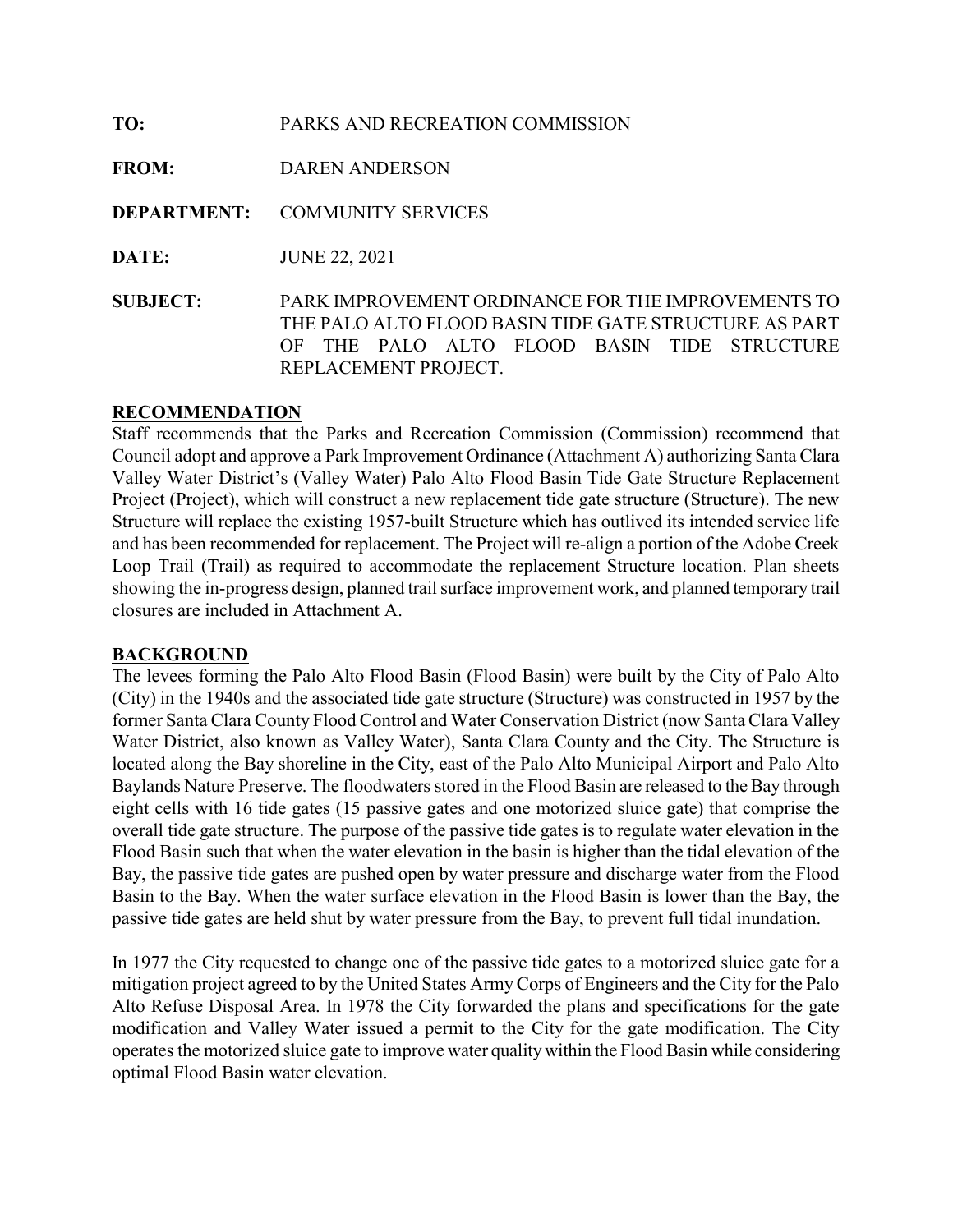The Structure has been regularly inspected and maintained by Valley Water. In 2011, Valley Water discovered that water was flowing beneath the Structure, undermining the function of the tide gates and potentially its structural stability. In 2012, Valley Water completed emergency repairs to stop seepage flow beneath the Structure. As part of that effort, staff prepared a post construction report (as required by the United States Army Corps of Engineers' Emergency Permit) which detailed the emergency work and recommended replacement of the Structure.

In 2014, Valley Water retained the services of Mark Thomas & Company (MT) to perform structural inspections and prepare an assessment report for the Structure. The report concluded that the Structure was generally in fair condition and recommended minor structural repairs.

In 2017, Valley Water retained a construction contractor to perform minor repairs. The work was complicated due to cracks found in the bottom slab and inability to dewater for the repair work, which resulted in the contract being terminated without completing the work. Subsequently, a structural assessment was performed by MT in October 2017 which concluded that the structure would be functional for a couple more years and recommended the Structure be replaced.

In 2018, after project objectives were changed to replace (rather than repair) the Structure, a new team was assigned to the Project to commence planning and design of the new Structure. The new Project team also prepared an Emergency Action Plan in coordination with the City of Palo Alto in 2019 to provide guidance for potential flooding emergencies in the interim. MT was engaged to perform additional structural assessments in January 2020 and January 2021, and both assessments concluded that the Structure would still be good for another couple of years.

### **Project Description**

The Project objectives include the following:

- Prevent failure of the existing Structure, which would result in increased risk of coastal and fluvial flooding
- Maintain or improve the level of flood protection for Matadero, Adobe, and Barron Creeks, including during Project construction
- Construct a new motorized sluice gate on the City's behalf which will be used to maintain or improve water quality within the Flood Basin
- Upsize the Structure to function with two feet of future sea-level rise.

The Project will include improvements to the existing levee trail surface which has numerous undulations. The proposed improvements to the Trail would smoothen and strengthen the Trail surface as needed based on existing conditions and would be performed by Valley Water's Operations & Maintenance staff. Details and limits of this work are depicted in Attachment A.

The Project would involve construction of a new 132-foot-long tide gate structure slightly inboard (upstream) and southeast of the existing 113-foot-long deteriorating Structure, removal of the existing Structure and levee, and construction of a new levee that ties into the new tide gate structure. The Project would be divided in to two phases and constructed in four seasons. The existing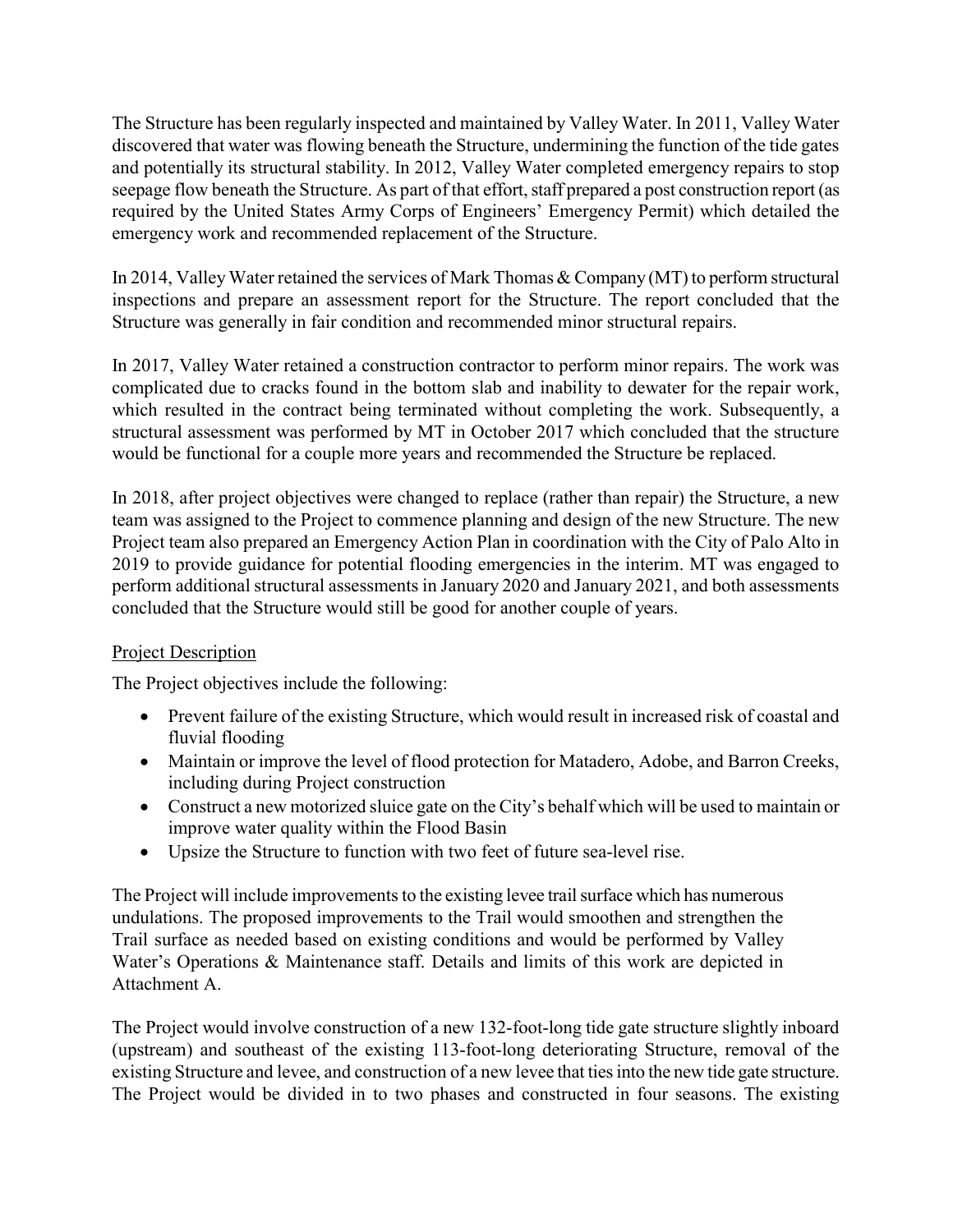Structure would continue to function until the new structure is completed by the end of second phase. Phase 1 would involve installation of the first dewatering system; construction of the new tide gate structure and east levee transition; and removal of the existing levee in front of the new structure. Phase 2 would involve installation of the second dewatering system; construction of the west levee transition; and removal of the existing Structure. However, prior to initiation of Phase 1, the levee trail surface would be resurfaced (as shown in Attachment A) to allow for adequate equipment access.

The Project would construct a new motorized sluice gate with Supervisory Control And Data Acquisition (SCADA) system and water elevation sensors which would be monitored and operated by the City and used to maintain or improve water quality within the Flood Basin. The existing sluice gate constructed in 1978 is now over 40 years old and shows aging. Some of the basic operations such as closing the gate must be done by manual physical cranking rather than use of the motor. Similarly, the existing SCADA system cannot currently be used to automate opening and closing of the sluice gate. The new sluice gate infrastructure would remove the existing City owned sluice gate and replace with a new City owned sluice gate and SCADA system integrated with the replacement tide gate Structure.

### Maintenance of the Site:

Maintenance of the City's sluice gate should be improved with the new Structure which will improve on the existing conditions by installing trash racks on both the San Francisco Bay (Bay) side as well as the Flood Basin side. The existing sluice gate only has a trash rack on the Flood Basin side. When the sluice gate is opened water from the Bay enters into the Flood Basin through the sluice gate. The incorporation of the additional trash rack on Bay side of the sluice gate should reduce the risk of debris interference and subsequential potential damage to the sluice gate system.

Similar to current operations, the City will monitor, operate, and maintain the sluice gate, water elevation sensors, communication control system related to sluice gate, and SCADA. Similar to current operations, Valley Water staff would continue to support debris removal from the trash racks and/or tide gates as needed.

### Planning Review

Valley Water is the lead agency for this Project and has performed and completed the Planning Phase of the Project.

### DISCUSSION

City of Palo Alto staff and Valley Water staff have been working together on this partner Project since 2018. This project replaces critical flood, environmental, and recreational infrastructure critical to the City, Valley Water, wildlife, and the public. This project will replace the aging tide gate Structure and sluice gate system.